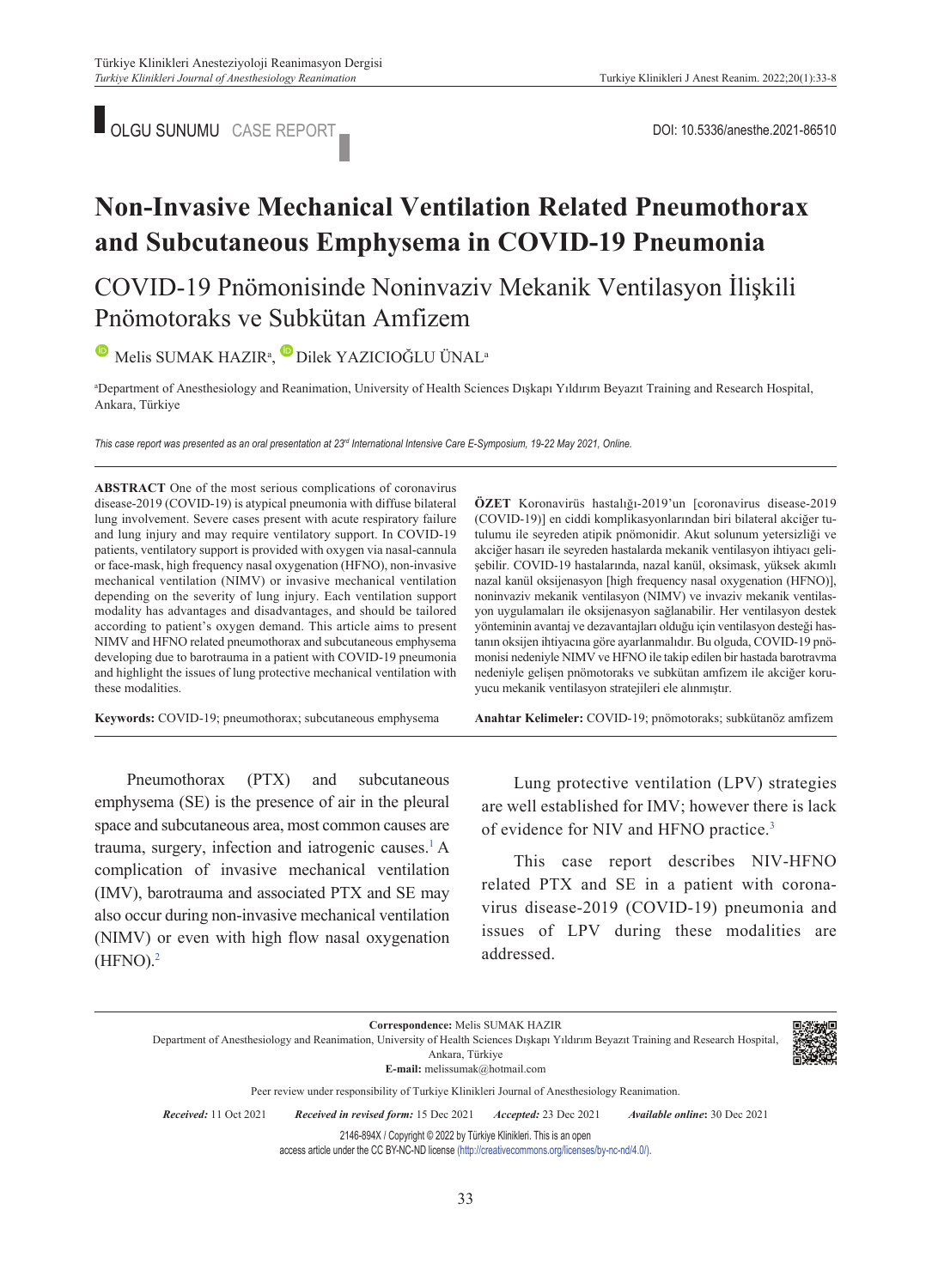#### Melis SUMAK HAZIR et al. Turkiye Klinikleri J Anest Reanim. 2022;20(1):33-8

### CASE REPORT

A 89-year-old female presented with a three-day cough, fever, weakness, new onset shortness of breath. Her history revealed Alzheimer's disease. She was respiratory distressed, respiratory rate (RR): 25 breath.min-1; heart rate: 115 beats.min-1; blood pressure: 124/52 mmHg. Lung auscultation revealed bilateral rhonchus in the lower lung areas. Peripheral oxygen saturation  $(SpO<sub>2</sub>)$  was 85%, and increased to 94% after nasal oxygen 8L.min-1. Laboratory findings were significant for leukocytosis, lymphopenia and elevated lactate dehydrogenase, C-reactive protein, ferritin and fibrinogen. Arterial blood gas (ABG) analysis revealed hypoxemia. Chest X-ray and computerized tomography showed bilateral peripheral ground-glass opacities with consolidation, suggestive of viral pneumonia [\(Figure 1\)](#page-1-0). The reverse transcriptase chain reaction was positive for COVID-19.

The patient was admitted to the intensive care unit (ICU). HFNO [AIRVO2™ device, Optiflow™ nasal interface (Fisher&Paykel, New Zealand)] with 80% inspired oxygen fraction (FiO<sub>2</sub>) and 60 L/min flow in the prone position for 12 hours, and in order to prevent the loss of the advantage of prone positioning, NIV with continuous positive airway pressure (CPAP, Biosis, Biovent, Turkey) via facemask with  $80\%$  FiO<sub>2</sub>, 8 mmHg positive end expiratory pressure (PEEP) and 10 mmHg pressure support in the supine position was initiated, ventilatory support was titrated to maintain  $SpO<sub>2</sub> \ge 90\%$  and according to ABG analysis results. Medical treatment consisted of antiviral, antibacterial, antithrombotic and steroid medications.

At 7<sup>th</sup> day of her ICU admission, patient's respiratory distress worsened, she deteriorated, and widespread SE was detected. Lung ultrasound (US) (Esaote, MyLab Sixty<sup>TM</sup>, Italy) revealed PTX. The patient was intubated and IMV was commenced. Chest X-ray revealed PTX in the right lung; a chest tube was placed; the PTX and SE resolved after 14 hours; chest tube was removed after 3 days without further complications. However the patients' respiratory status continued to worsen and by the  $11<sup>th</sup>$  day of ICU admission the patient died from respiratory failure [\(Table 1\)](#page-2-0). Written informed consent was obtained. Approval from the Ministry of Health was obtained for this study.



<span id="page-1-0"></span>**FIGURE 1:** Chest computerized tomograpy on admission (1-2-3-4): Bilateral peripheral ground-galss opacities with consolidation, consistent with COVID-19 pneumonia. Chest X-ray evaluation of the patient (5-6-7): 1st radiograph: Bilateral pneumonic involvement on the 2<sup>nd</sup> day of hospilalization; 2<sup>nd</sup> radiograpy: Pneumothorax and subcutaneous diffuse emphysema in the right lung; 3<sup>rd</sup> graph: Radiography at 24<sup>th</sup> hour after chest tube completely subcutaneous and pneumothorax resolved, from left to right respectively.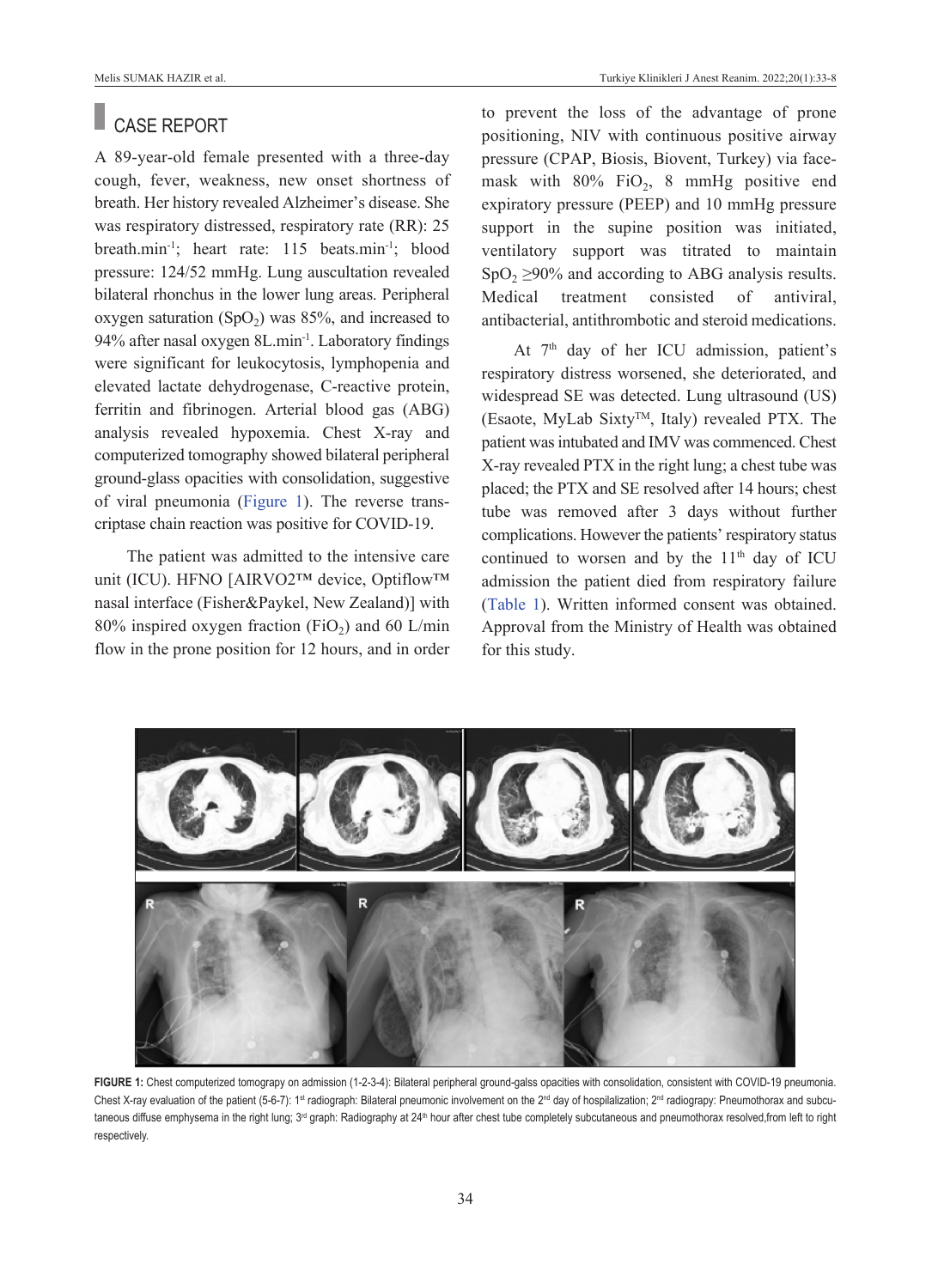<span id="page-2-0"></span>

|                                                                                                                                                                                                                                                                                                                                                                                                                             |   |        |                           |                  |                                                                                | TABLE 1: Clinical course of the patient. |                  |              |                  |                                                  |                                                           |                    |                   |                    |
|-----------------------------------------------------------------------------------------------------------------------------------------------------------------------------------------------------------------------------------------------------------------------------------------------------------------------------------------------------------------------------------------------------------------------------|---|--------|---------------------------|------------------|--------------------------------------------------------------------------------|------------------------------------------|------------------|--------------|------------------|--------------------------------------------------|-----------------------------------------------------------|--------------------|-------------------|--------------------|
| Day of illness                                                                                                                                                                                                                                                                                                                                                                                                              | ↽ | $\sim$ | S                         | 4                | 5                                                                              | 6                                        | N                | ${}^{\circ}$ | Φ                | $\widetilde{C}$                                  | $\tilde{=}$                                               | 12                 | 5,                | $\overline{4}$     |
|                                                                                                                                                                                                                                                                                                                                                                                                                             |   | Home   |                           |                  |                                                                                |                                          |                  |              | $\overline{5}$   |                                                  |                                                           |                    |                   |                    |
| Cough, fever, myalgi                                                                                                                                                                                                                                                                                                                                                                                                        |   |        |                           |                  |                                                                                |                                          |                  |              |                  | PTX-SE                                           |                                                           |                    |                   | Exitus             |
| Respiratory failure                                                                                                                                                                                                                                                                                                                                                                                                         |   |        |                           |                  |                                                                                |                                          |                  |              |                  |                                                  |                                                           |                    |                   |                    |
| Lung injury                                                                                                                                                                                                                                                                                                                                                                                                                 |   |        |                           |                  |                                                                                |                                          |                  |              |                  |                                                  |                                                           |                    |                   |                    |
|                                                                                                                                                                                                                                                                                                                                                                                                                             |   |        |                           |                  |                                                                                |                                          |                  |              |                  | Chest tube                                       |                                                           |                    |                   |                    |
| Ventilatory support                                                                                                                                                                                                                                                                                                                                                                                                         |   |        |                           |                  |                                                                                | <b>HFNO/CROP</b>                         |                  |              |                  |                                                  |                                                           | SIMV               |                   |                    |
|                                                                                                                                                                                                                                                                                                                                                                                                                             |   |        | FIO <sub>2</sub>          | $0.\overline{8}$ | 0.8                                                                            | 0.8                                      | $0.\overline{8}$ | 0.8          | $\overline{0.7}$ | $\overline{1}$ . O                               | $\overline{1}$ . $\overline{0}$                           | $\overline{1}$ . O | $\overline{1}$ .0 | $\overline{1}$ . O |
|                                                                                                                                                                                                                                                                                                                                                                                                                             |   |        | Fllow                     | 60               | 60                                                                             | 60                                       | 60               | 60           | 60               |                                                  |                                                           |                    |                   |                    |
|                                                                                                                                                                                                                                                                                                                                                                                                                             |   |        | PEEP                      | $\infty$         | $\infty$                                                                       | $\infty$                                 | $\infty$         | $\infty$     | $\infty$         | $\overline{0}$                                   | $\overline{0}$                                            | $\overline{0}$     | $\overline{0}$    | $\overline{0}$     |
|                                                                                                                                                                                                                                                                                                                                                                                                                             |   |        | Pasb                      | $\overline{0}$   | $\overline{0}$                                                                 | $\overline{0}$                           | $\overline{c}$   | $\approx$    | $\overline{0}$   | 12                                               | $12$                                                      | $\frac{2}{3}$      | $\frac{2}{3}$     | 12                 |
|                                                                                                                                                                                                                                                                                                                                                                                                                             |   |        | RR                        | 25               | 22                                                                             | 23                                       | 24               | 23           | 20               | $\overline{4}$                                   | $\overline{4}$                                            | $\overline{4}$     | $\overline{4}$    | $\overline{4}$     |
|                                                                                                                                                                                                                                                                                                                                                                                                                             |   |        | $\geq$                    |                  |                                                                                |                                          |                  |              |                  | 470                                              | 470                                                       | 470                | 470               | 470                |
|                                                                                                                                                                                                                                                                                                                                                                                                                             |   |        | PO <sub>2</sub>           | 61.9             | 42.3                                                                           | 58                                       | 59.2             | 60           | 34.9             | $\mbox{60}$                                      | 49.1                                                      | $\pmb{\mathbb{G}}$ | 57                | 55                 |
|                                                                                                                                                                                                                                                                                                                                                                                                                             |   |        | PCO <sub>2</sub>          | 32.9             | 36                                                                             | 53                                       | 37               | 43           | 53               | 47                                               | 43.6                                                      | 35.4               | 47                | 49                 |
|                                                                                                                                                                                                                                                                                                                                                                                                                             |   |        | SpO <sub>2</sub>          | 89               | 73.8                                                                           | 83                                       | 89.7             | 85.5         | 61.8             | 88.9                                             | 75.4                                                      | 89.6               | 77.6              | 75.2               |
|                                                                                                                                                                                                                                                                                                                                                                                                                             |   |        | $\frac{\epsilon}{\Delta}$ | 7.40             | 7.38                                                                           | 7.25                                     | 7.47             | 7.38         | 7.34             | 7.38                                             | 7.33                                                      | 7.32               | 7.25              | 7.24               |
|                                                                                                                                                                                                                                                                                                                                                                                                                             |   |        | ROX                       | 4.4              | 4.1                                                                            | 4.5                                      | 4.6              | 4.6          | 4.2              |                                                  |                                                           |                    |                   |                    |
| Medical treatment                                                                                                                                                                                                                                                                                                                                                                                                           |   |        |                           |                  | Favipiravir: 1,600mg twice daily loading: 600 mg twice daily maintenance       |                                          |                  |              |                  |                                                  |                                                           |                    |                   |                    |
|                                                                                                                                                                                                                                                                                                                                                                                                                             |   |        |                           |                  | Levofloxacin:750 mg daily for 14 days                                          |                                          |                  |              |                  |                                                  |                                                           |                    |                   |                    |
|                                                                                                                                                                                                                                                                                                                                                                                                                             |   |        |                           |                  | Methylprednisolone: 1 g daily for 5 days followed by dose reduction in 10 days |                                          |                  |              |                  |                                                  |                                                           |                    |                   |                    |
|                                                                                                                                                                                                                                                                                                                                                                                                                             |   |        |                           |                  | Enoxaparin sodium: 40 mg twice daily subcutaneous                              |                                          |                  |              |                  |                                                  |                                                           |                    |                   |                    |
|                                                                                                                                                                                                                                                                                                                                                                                                                             |   |        |                           |                  |                                                                                |                                          |                  |              |                  |                                                  | Neropinephrine 0.1-1µg kg <sup>-1</sup> min <sup>-1</sup> |                    |                   |                    |
| Laboratory evaluations                                                                                                                                                                                                                                                                                                                                                                                                      |   |        |                           |                  |                                                                                |                                          |                  |              |                  | Propofol 2-6 mg kg <sup>-1</sup> h <sup>-1</sup> |                                                           |                    |                   |                    |
| Hemoglobin                                                                                                                                                                                                                                                                                                                                                                                                                  |   |        | 12.2                      | 11.8             | 11.4                                                                           | 10.5                                     | 10.8             | 12.1         | 11.5             | $\stackrel{+}{\cdot}$                            | 10.4                                                      | 10.3               | 10.4              | 9.9                |
| White blood cells (x10 <sup>9</sup> /L)                                                                                                                                                                                                                                                                                                                                                                                     |   |        | 15.45                     | 9.21             | 15.46                                                                          | 12.77                                    | 12.96            | 24.7         | 20.95            | 20.7                                             | 16.34                                                     | e,                 | 25.6              | 24                 |
| Absolute lymphocyte count (x10 <sup>3</sup> /mcL)                                                                                                                                                                                                                                                                                                                                                                           |   |        | 0.51                      | 0.43             | 0.37                                                                           | 0.26                                     | 0.19             | 0.51         | 0.39             | 0.31                                             | $0.\overline{3}$                                          | 0.37               | 0.47              | 0.52               |
| Platelets (x10 <sup>9/L</sup> )                                                                                                                                                                                                                                                                                                                                                                                             |   |        | 190                       | 241              | 283                                                                            | 253                                      | 226              | 307          | 156              | 197                                              | 170                                                       | 149                | 199               | 183                |
| Ferritin (ng/mL)                                                                                                                                                                                                                                                                                                                                                                                                            |   |        | 723                       |                  | $\blacksquare$                                                                 | $\blacksquare$                           | $\,$             | $-7.38$      | $\,$             |                                                  |                                                           | $\,$               | $\mathbf{I}$      | $\,$               |
| D-dimer (ng/mL)                                                                                                                                                                                                                                                                                                                                                                                                             |   |        | 0.73                      | 0.92             | $\blacksquare$                                                                 | $\blacksquare$                           | ٠                | 2.2          | $\blacksquare$   | 0.86                                             | 0.83                                                      | 1.02               | $\blacksquare$    |                    |
| Lactate dehydrogenase (U/L)                                                                                                                                                                                                                                                                                                                                                                                                 |   |        | 307                       |                  | 378                                                                            | $\blacksquare$                           |                  | 378          | $\blacksquare$   | $\,$                                             | $\blacksquare$                                            | $\blacksquare$     |                   |                    |
| C-reactive protein (mg/L)                                                                                                                                                                                                                                                                                                                                                                                                   |   |        | 248.08                    | 152.36           |                                                                                | $\mathbf{I}$                             |                  | 41.65        | 36.41            |                                                  |                                                           | $\blacksquare$     |                   |                    |
| Alanine aminotransferase (U/L)                                                                                                                                                                                                                                                                                                                                                                                              |   |        | $\circ$                   | 23               | $\overline{e}$                                                                 | $\frac{5}{2}$                            | $\frac{5}{1}$    | 22           | $\frac{0}{2}$    | 12                                               | $\infty$                                                  | $\frac{3}{2}$      | $\,$              | $80\,$             |
| Aspartate aminotransferase (U/L)                                                                                                                                                                                                                                                                                                                                                                                            |   |        | $\frac{6}{2}$             | 49               | 29                                                                             | 23                                       | 20               | 35           | 22               | $\tilde{c}$                                      | 15                                                        | 20                 | $\blacksquare$    | 57                 |
| Creatinine (mg/dL)                                                                                                                                                                                                                                                                                                                                                                                                          |   |        | 1.36                      | 1.16             | 1.09                                                                           | 0.83                                     | 0.67             | 0.71         | 0.73             | 0.68                                             | 0.64                                                      | 0.89               |                   | 1.18               |
| Procalcitonin                                                                                                                                                                                                                                                                                                                                                                                                               |   |        | 3.2                       | 1.91             | 0.85                                                                           |                                          |                  | 0.15         | 0.34             | 0.4                                              | 0.34                                                      | 0.49               | 0.46              |                    |
| ICU: Intensive care unit; PTX: Pheumothorax; Se: Subcutaneous emphysema; HFNO: High flow nasal oxygenation; CRAP: Continuous positive airway pressure; SIMV. Synchronized intermittent mandatory ventilation; FiO2; Inspired o<br>tory pressure, Pastා: Inspiratory support pressure; RR: Respiratory rate; TV: Tidal volume; ROX: Ratio of oxygen saturation by pulse oximetry/FiO <sub>2</sub> to respiratory rate index. |   |        |                           |                  |                                                                                |                                          |                  |              |                  |                                                  |                                                           |                    |                   |                    |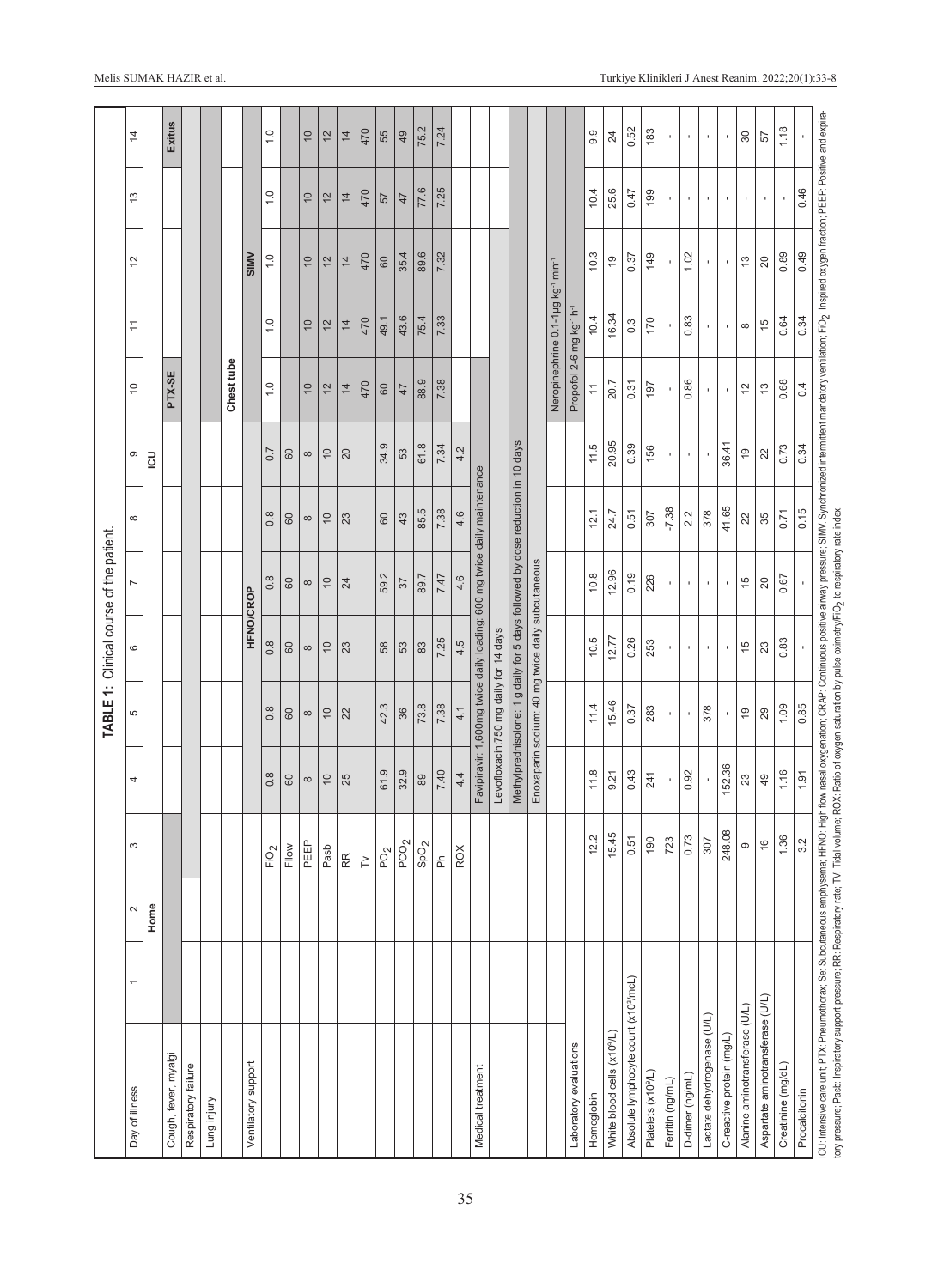### **DISCUSSION**

In COVID-19 patients, ventilatory support is provided with oxygen via nasal-cannula or facemask, HFNO, NIV or IMV depending on the severity of lung injury. The utilization of HFNO and NIV in the ICU course of COVID-19 related severe lung damage may prevent intubation and ICU length of stay can be shortened[.4](#page-4-0) 

The pathophysiology of barotrauma associated PTX is explained by the Macklin phenomenon; high pressure gradient between marginal alveoli and lung interstitium results in rupture and air leakage from the bronchovascular bed; either excessive aeration in the alveoli or narrowing of pulmonary vessel diameters may lead to this pressure gradient.<sup>5</sup>

NIV-associated barotrauma is more common than HFNO-associated barotrauma and the mechanism is more clearly understood. During NIV, increased pressure gradient between alveoli and interstitium due to PEEP, formation of emphysematous areas due to rapid increase in inspiratory peak pressure with coughing, and development of small airway and bronchoalveolar bed disruptions are the reasons for alveolar rupture.<sup>2</sup> In HFNO-associated barotrauma, the high flow in the inspiratory phase is suggestive of high airway pressures[.6](#page-4-0) Patients may also trigger lung injury; this self-inflicted injury is a result of the increased inspiratory effort of spontaneous breathing and consequent diffuse or regional transpulmonary pressure changes in the lung[.7](#page-4-0)

LPV is a well established approach in acute lung injury, the strategies include tidal volume  $\leq 8$  mL.kg<sup>-1</sup>, plateau pressure<30 cmH2O, a patient-specific PEEP setting, and a low driving pressure.<sup>3</sup>

There are recommendations for low tidal volume, low driving pressure, and high PEEP for NIV, however, a protocol driven NIV management for COVID-19 pneumonia does not exist.<sup>8</sup> Additionally, spontaneous breathing of the patient may also cause deviations from the ventilator settings; predetermined tidal volume may not be delivered and there may be deviations from predetermined pressures because of air leakage and the patients' inspiratory effort and inspiratory-time variations. Moreover during HFNO, ventilation cannot be monitored at all.

Monitoring patients on NIV or HFNO is important as the detection of failure or complications require timely conversion to IMV. While the efficiency of gas exchange can be monitored by pulse oximetry and periodical ABG analyses, monitoring of ventilation parameters is more complex.<sup>9</sup> This is partially due to the qualifications of the ventilator, but also due to the fact that NIV and HFNO are semi-open systems. Differences between ventilator-software reported values and real values were previously demonstrated and patient ventilator asynchrony can influence efficacy. $10,11$  Recording of the electrical activity of the diaphragm and pressure changes in the oesophagus can be used to detect asynchrony[.12](#page-4-0)

In the present case, there was no underlying lung disease. The only intervention that the patient had undergone was ventilatory support. We suggest that the high pressure in the respiratory tract might have increased the pressure gradient between the alveoli and surrounding tissues leading to alveoli rupture. PTX and SE occurred while our patient was on NIV-CPAP, and while HFNO is used to increase  $FiO<sub>2</sub>$  it is the CPAP that generates pressure, thus it is more likely that the reason was NIV. However, we cannot speculate which of the ventilatory support modalities caused this result. According to the ROX index (the ratio of  $SpO<sub>2</sub>$  as measured by pulse oximetry/FiO<sub>2</sub> to RR), which is proposed for the assessment of progress and the risk of intubation in COVID-19 pneumonia, our patient was not at high risk for intubation[.13](#page-4-0) We could not monitor the airway pressure during HFNO and the pressure support and PEEP during CPAP ventilation was not high, however the cough attacks of the patient may have rapidly increased the peak inspiratory pressure. Also lung fraility due to COVID-19 may be a precipitating factor for this outcome. A seven-fold increase in the incidence of pneumomediastinum/SE, in patients with acute respiratory distress syndrome due to COVID-19 pneumonia, despite the use of LPV, was previously reported and it was stated that an increased lung frailty could explain this finding more than barotraumas[.14](#page-4-0)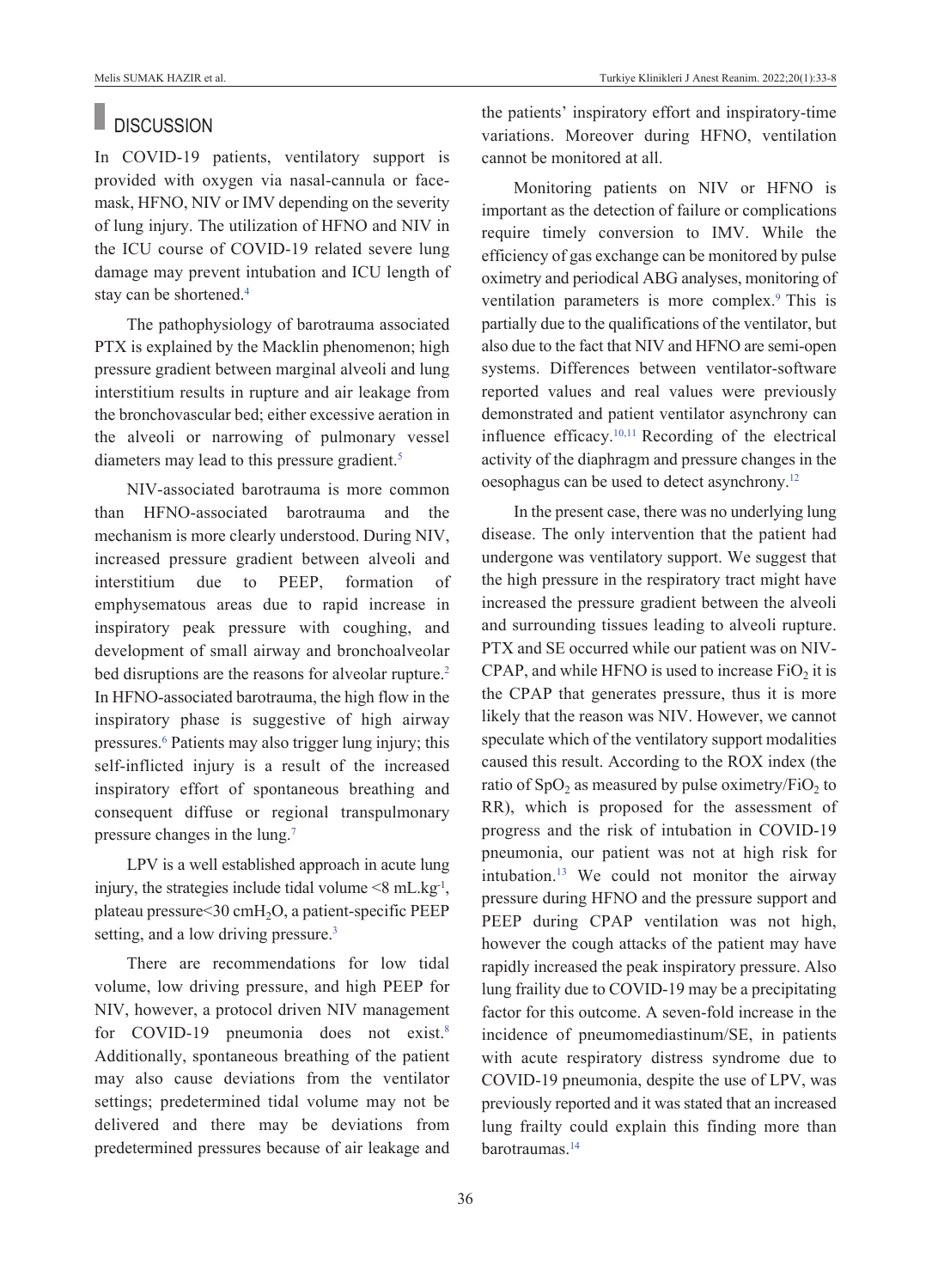Barotrauma-related complications should be managed according to the oxygenation and hemodynamic status; oxygenation was severely impaired after the development of PTX and SE in our patient, so IMV was initiated. LPV was provided with plateau pressure of  $\leq 30$  cmH<sub>2</sub>O and tidal volumes were determined to predicted body weight and PEEP was titrated according to ABG analysis.

In the present case, PTX was first diagnosed by US with the presence of lung point and absence of dynamic pleural sliding, B-lines and lung pulse and chest radiography thereafter[.15](#page-4-0) 

Minimal PTX and SE are benign and selflimiting. In this case, the PTX and SE completely resolved in less than 24 hours after insertion of a chest tube. One the other hand, PTX associated with severe lung injury may result in mortality.<sup>2</sup> We suggest that this was the case in our patient; although PTX and SE resolved rapidly, the patient could not recover in correlation with the severity of the lung damage.

In the course of COVID-19 pneumonia, PTX should be considered in the differential diagnosis in case of sudden deterioration and increase in oxygen demand. PTX and SE during NIV or HFNO is highly suggestive of severe lung damage and mortality. Evidence regarding LPV strategies for HFNO and NIV is limited and there is need for protocol driven NIV and HFNO management during COVID-19.

### *Source of Finance*

*During this study, no financial or spiritual support was received neither from any pharmaceutical company that has a direct connection with the research subject, nor from a company that provides or produces medical instruments and materials which may negatively affect the evaluation process of this study.* 

### *Conflict of Interest*

*No conflicts of interest between the authors and / or family members of the scientific and medical committee members or members of the potential conflicts of interest, counseling, expertise, working conditions, share holding and similar situations in any firm.* 

### *Authorship Contributions*

*All authors contributed equally while this study preparing.*

# REFERENCES

- 1. Zarogoulidis P, Kioumis I, Pitsiou G, Porpodis K, Lampaki S, Papaiwannou A, et al. Pneumothorax: from definition to diagnosis and treatment. J Thorac Dis. 2014;6(Suppl 4):S37 2-6. [\[PubMed\]](https://pubmed.ncbi.nlm.nih.gov/25337391/) [\[PMC\]](https://www.ncbi.nlm.nih.gov/pmc/articles/PMC4203989/)
- 2. Jones E, Gould A, Pillay TD, Khorasanee R, Sykes R, Bazo-Alvarez JC, et al. Subcutaneous emphysema, pneumomedi-astinum, and pneumothorax in critically ill patients with coronavirus disease 2019: A retrospective cohort study. Crit Care Explor. 2020;2(9):e0210. [\[Crossref\]](https://journals.lww.com/ccejournal/Fulltext/2020/09000/Subcutaneous_Emphysema,_Pneumomediastinum,_and.16.aspx) [\[PubMed\]](https://pubmed.ncbi.nlm.nih.gov/33063043/) [\[PMC\]](https://www.ncbi.nlm.nih.gov/pmc/articles/PMC7515614/)
- 3. Sutherasan Y, D'Antini D, Pelosi P. Advances in ventilator-associated lung injury: prevention is the target. Expert Rev Respir Med. 2014;8(2):233-48. [\[Crossref\]](https://www.tandfonline.com/doi/full/10.1586/17476348.2014.890519) [\[PubMed\]](https://pubmed.ncbi.nlm.nih.gov/24601663/)
- 4. Ferreyro BL, Angriman F, Munshi L, Del Sorbo L, Ferguson ND, Rochwerg B, et al. Association of noninvasive oxygenation strategies with all-cause mortality in adults with acute hypoxemic respiratory failure: A systematic review and meta-analysis. JAMA. 2020;324(1):57-67. [\[Crossref\]](https://jamanetwork.com/journals/jama/fullarticle/2767025) [\[PubMed\]](https://pubmed.ncbi.nlm.nih.gov/32496521/) [\[PMC\]](https://www.ncbi.nlm.nih.gov/pmc/articles/PMC7273316/)
- 5. Macklin M, Macklin C. Deep Sea Diving School: Student Medical Officers Study Material, 1961. 1<sup>st</sup> ed. Washington, D.C.: Chief of Naval Personnel; 1962. [\[Link\]](https://books.google.com.tr/books?id=evgNAQAAIAAJ&printsec=frontcover&hl=tr&source=gbs_ge_summary_r&cad=0#v=onepage&q&f=false)
- <span id="page-4-0"></span>6. Baudin F, Gagnon S, Crulli B, Proulx F, Jouvet P, Emeriaud G. Modalities and complications associated with the use of high-flow nasal can nula: Experience in a pediatric ICU. Respir Ca re. 2016;61(10):1305-10. [\[Crossref\]](http://rc.rcjournal.com/content/61/10/1305) [\[PubMed\]](https://pubmed.ncbi.nlm.nih.gov/27484109/)
- 7. Grieco DL, Menga LS, Eleuteri D, Antonelli M. Patient self-inflicted lung injury: implications for acute hypoxemic respiratory failure and ARDS patients on non-invasive support. Minerva Anestesiol. 2019;85(9):1014- 23. [\[Crossref\]](https://www.minervamedica.it/en/journals/minerva-anestesiologica/article.php?cod=R02Y2019N09A1014) [\[PubMed\]](https://pubmed.ncbi.nlm.nih.gov/30871304/)
- 8. Carron M, Freo U, BaHammam AS, Dellweg D, Guarracino F, Cosentini R, et al. Complications of non-invasive ventilation techniques: a comprehensive qualitative review of randomized trials. Br J Anaesth. 2013;110(6):896-914. [\[Crossref\]](https://www.sciencedirect.com/science/article/pii/S0007091217538519?via%3Dihub) [\[PubMed\]](https://pubmed.ncbi.nlm.nih.gov/23562934/)
- 9. Ergan B, Nasiłowski J, Winck JC. How should we monitor patients with acute respiratory failure treated with noninvasive ventilation? Eur Respir Rev. 2018;27(148):170101. [\[Crossref\]](https://err.ersjournals.com/content/27/148/170101) [\[PubMed\]](https://pubmed.ncbi.nlm.nih.gov/29653949/)
- 10. Contal O, Vignaux L, Combescure C, Pepin JL, Jolliet P, Janssens JP. Monitoring of noninvasive ventilation by built-in software of home bilevel ventilators: a bench study. Chest. 2012;141(2):469-76. [\[Crossref\]](https://www.sciencedirect.com/science/article/abs/pii/S0012369212600865?via%3Dihub) [\[PubMed\]](https://pubmed.ncbi.nlm.nih.gov/21778253/)